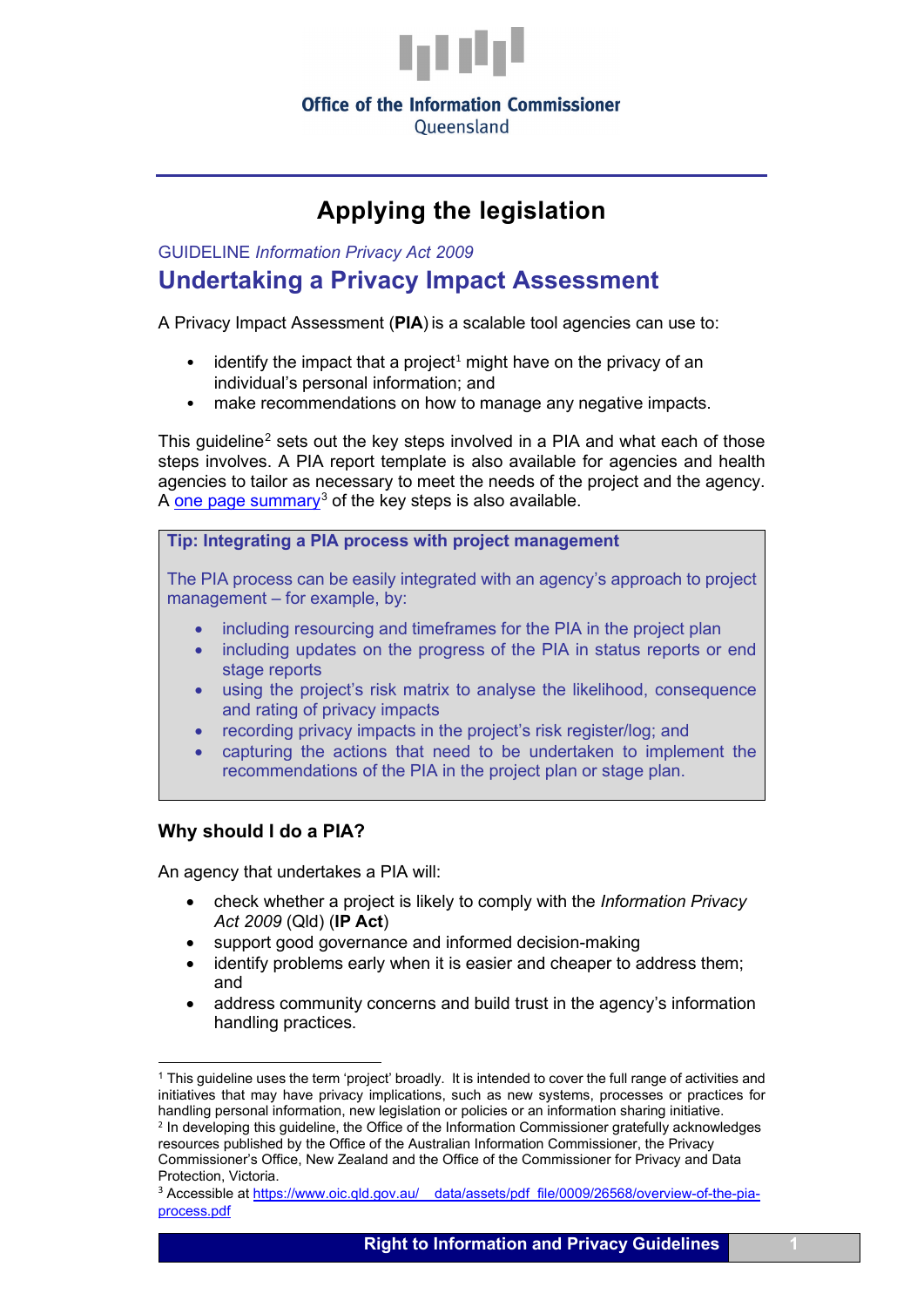

It is not mandatory under the IP Act to conduct a PIA. However, the Office of the Information Commissioner (**OIC**) strongly encourages PIAs as part of taking a 'privacy by design' approach and making privacy a key consideration in the early stages of a project and throughout its lifecycle.

OIC does not have a role in endorsing or approving a PIA. We can give you advice on conducting a PIA or provide feedback on a draft PIA report<sup>[4](#page-1-0)</sup>, however we recommend that you consult with your agency's privacy officer in the first instance.

# **When should I do the PIA?**

A PIA should be undertaken early enough in the development of a project so that its findings can influence the design of the project. This will prevent unnecessary effort being expended on design options that are not compliant with the IP Act.

#### **Tip: Build PIA checkpoints into your project plan**

Projects are rarely static – specifications become further defined or changes are needed to address identified issues. Build one or more PIA checkpoints into the project plan as a trigger to check whether anything significant has changed since you did the PIA. If it has, slot that information into a new version of the PIA, and repeat the process to check whether there are new impacts that need to be addressed.

# **How to do a PIA**

A PIA process generally involves the following steps:

- 1. Conduct a threshold assessment
- 2. Plan the PIA
- 3. Describe the project
- 4. Identify and consult with stakeholders
- 5. Map the personal information flow
- 6. Identify the privacy risks
- 7. Identify options to address the privacy risks
- 8. Produce a PIA report; and
- 9. Respond and review.

Each step is explained in more detail below.

<span id="page-1-0"></span><sup>4</sup> The PIA report template for health agencies includes a section on analysing the proposed information handling practices against the confidentiality obligations set out in part 7 of the *Hospital and Health Boards Act 2011* (Qld) (HHB Act) and was developed in collaboration with the Department of Health. OIC is unable to provide advice on the interpretation of the HHB Act. For projects, information and statewide initiatives relating to the Department of Health, please consult with the Privacy and RTI Unit, Department of Health via [RTI-Privacy@health.qld.gov.au.](mailto:RTI-Privacy@health.qld.gov.au) For projects or information relating to the HHSs, please contact the relevant HHS' Privacy and Confidentiality Contact Officer a[t https://www.health.qld.gov.au/system-governance/contact](https://www.health.qld.gov.au/system-governance/contact-us/access-info/privacy-contacts)[us/access-info/privacy-contacts.](https://www.health.qld.gov.au/system-governance/contact-us/access-info/privacy-contacts)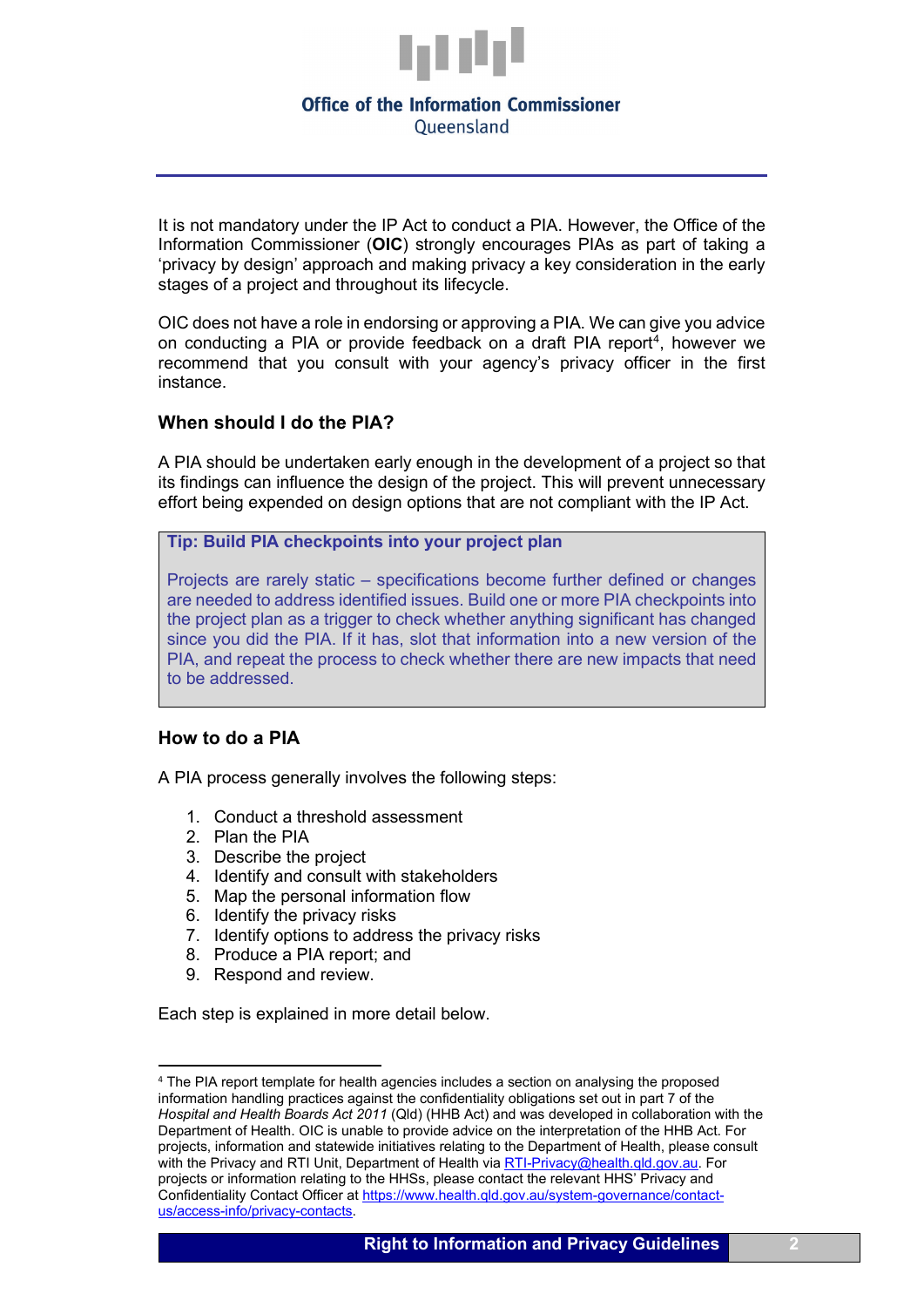

Oueensland

#### **Step 1: Conduct a threshold assessment**

A PIA will be beneficial for any project that involves new or changed ways of handling personal information. However, not every project will need a PIA. For example, a PIA will not be necessary if the project will not handle any personal information or the project does not propose any changes to existing information handling practices (and where the privacy impacts of these practices have been assessed previously and found to be appropriate).

Ask yourself: 'Will any personal information be collected, stored, used or disclosed in the project?' If the answer is 'yes' then you will generally need to complete some form of PIA.

If you are unsure, the [Threshold Privacy Assessment 'At a Glance' tool](https://www.oic.qld.gov.au/__data/assets/pdf_file/0013/51214/flyer-at-a-glance.pdf) and [Threshold Privacy assessment](https://www.oic.qld.gov.au/__data/assets/word_doc/0007/37087/template-threshold-privacy-assessment.dotx) tool can assist you to determine whether your project needs a PIA.

Regardless of whether you proceed to a PIA, you should keep a record of the threshold assessment to document your decision.

#### **Step 2: Plan the PIA**

After you have completed your threshold assessment, you can start planning how you are going to undertake your PIA. When planning your PIA, you should consider:

- what aspects of the project will be assessed
- where the PIA will fit in the overall project plan and timeframes
- who will conduct the PIA and what resourcing is available
- the extent and timing of stakeholder consultations; and
- the steps that will need to be taken after the PIA, such as implementation of recommendations and arrangements for ongoing monitoring.

# **Tip: How detailed should the PIA process be?**

How detailed a PIA needs to be will depend on the scale and complexity of the project. For simple projects, the PIA process can be quick and the PIA report may end up being only a couple of pages. Complex projects will be a more formal and intensive exercise. The level of detail will be influenced by:

- the nature of the personal information involved in the project
- whether new or innovative technology will be used to collect or store the information
- whether the provision of personal information will be mandatory
- whether the project involves data-matching
- whether information will be shared with another agency; and/or
- the likely community and/or media interest in the project.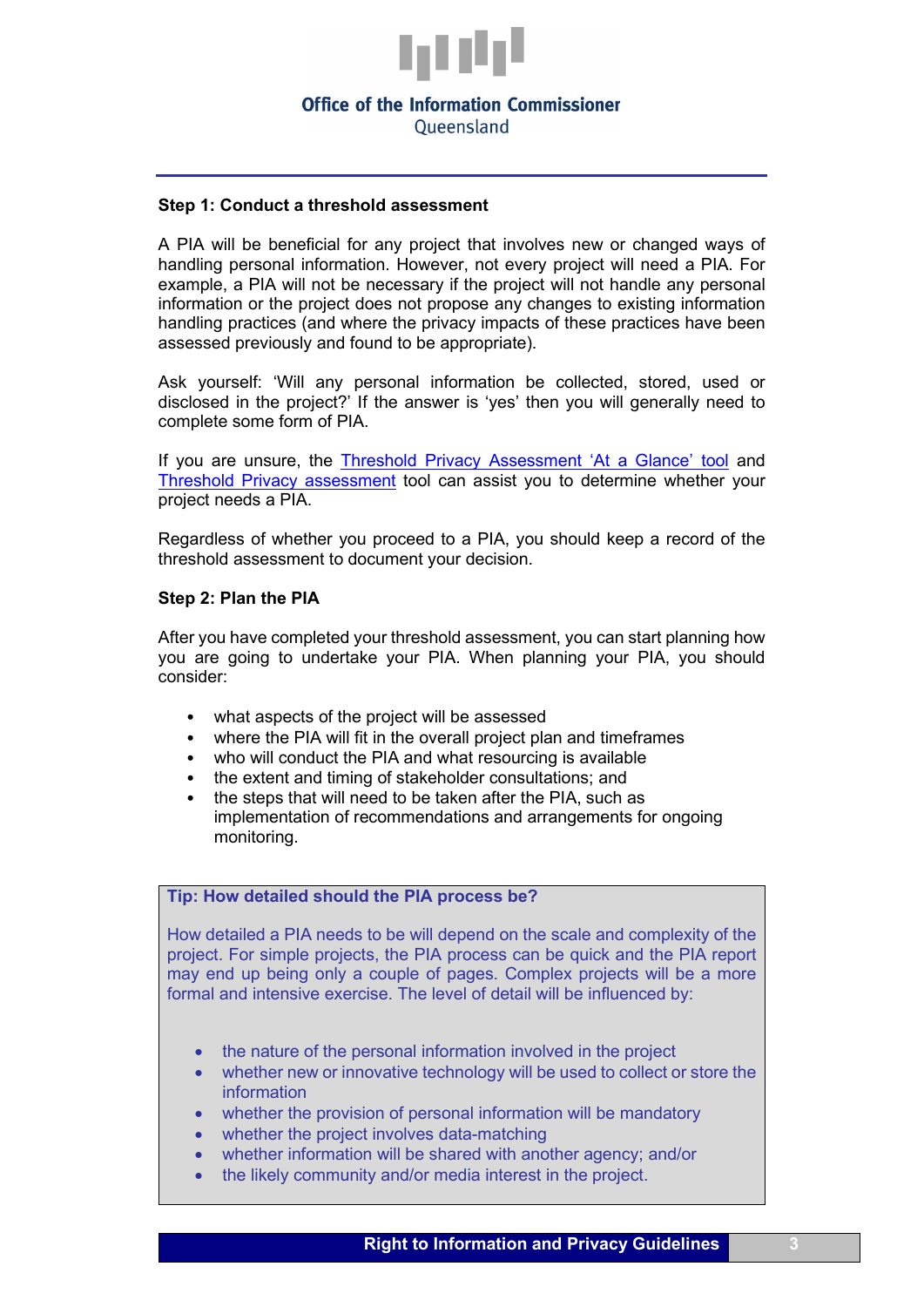

You don't need to be a privacy specialist to conduct a PIA. However, it is helpful to seek input from someone who is familiar with the IP Act, such as your agency's privacy contact officer or legal services area. Further guidance on who else might provide input to the PIA process is set out in Step 4: Identify and consult with stakeholders.

#### **Step 3: Describe the project**

Having a clear understanding of what the project intends to achieve provides context for the rest of the PIA process. There is often more than one way of designing a project to deliver the intended aim  $-$  a PIA will help identify the most privacy respectful way of achieving that aim.

This information could include:

- who is responsible for the project
- what the project will deliver
- what it will achieve
- the benefits to the agency or the community; and
- whether the project is part of a program of related projects.

This information can typically be sourced from the project's management documentation, such as the Project Brief or Business Case.

#### **Step 4: Identify and consult with stakeholders**

Consultation with stakeholders who will be affected by the project, or who have an interest in the project, is essential to the PIA process as it allows people to identify privacy impacts and solutions based on their experience or expertise. Who you should consult will depend on the nature of the project, but may include:

- internal stakeholders such as information technology, privacy, legal, procurement and records management business areas, as well as the customer-facing staff who will use the new system or put the new policy into practice; and
- external stakeholders such as other government agencies, suppliers, clients<sup>[5](#page-3-0)</sup>, non-government organisations, advocacy groups, and members of the public.

Consultation is not necessarily a separate step - it can be useful to consult throughout the PIA process.

Involving internal stakeholders in the PIA process is critical as these are the people who can answer questions about likely information flows, governance structures, technical architecture, legislation under which the agency operates and recordkeeping requirements. They may also be able to suggest potential actions to address the identified privacy issues or provide advice on what option is the most appropriate.

<span id="page-3-0"></span><sup>&</sup>lt;sup>5</sup> For some projects, the clients may be the agency's employees.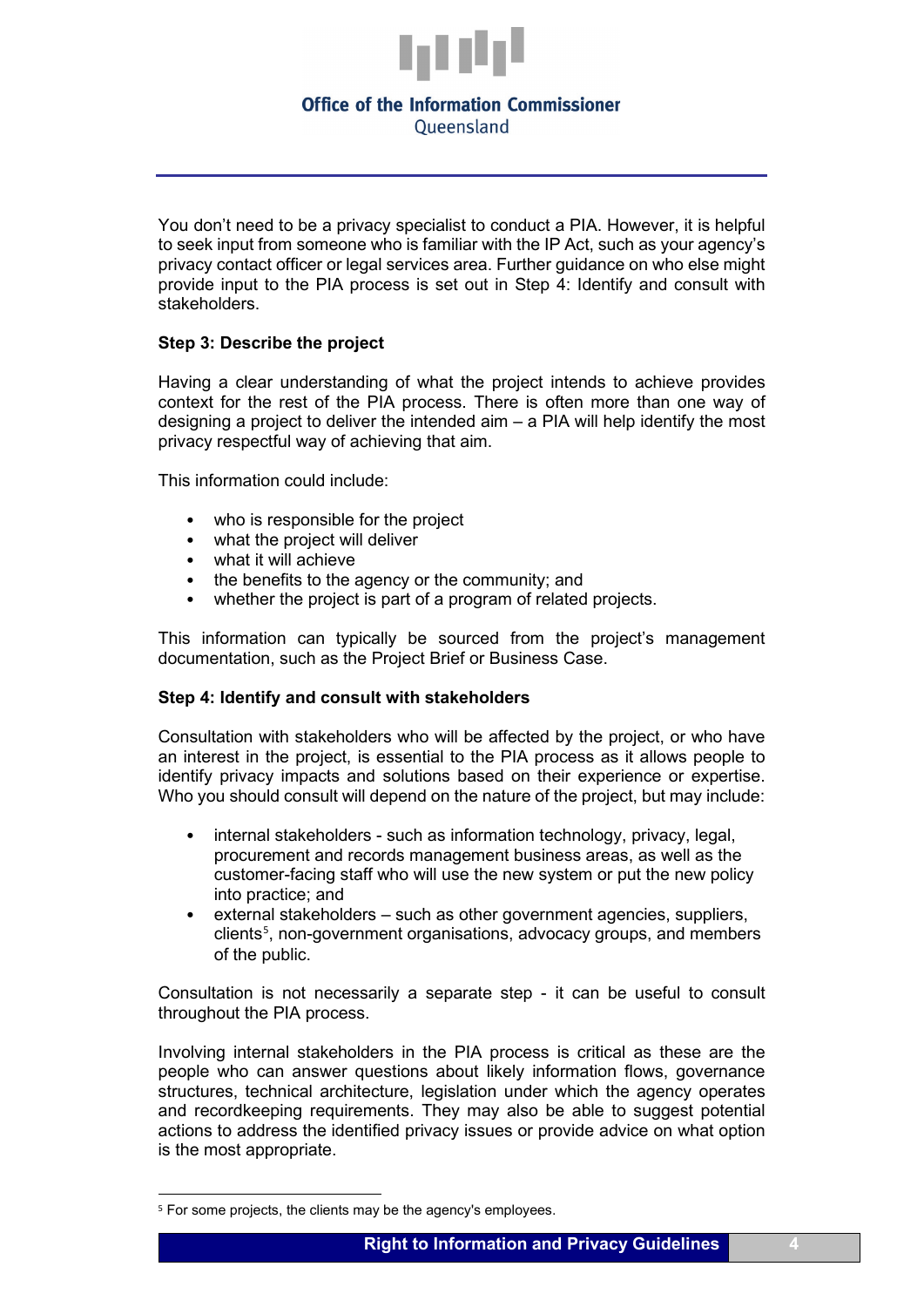

External consultation often involves seeking the views of the people whose personal information will be affected by the project. There are two main aims: it enables the agency to understand the concerns of those individuals and improves transparency by making people aware of how their personal information will be used.

Factors that will influence how extensive the consultation needs to be are whether there is:

- likely to be concern about actual or perceived impact on privacy
- a large number of people or a particularly vulnerable group whose privacy is affected
- vulnerability of any personal information holdings to misuse or abuse; and/or
- a need to build trust in a new practice or technology.

Even if a broad public consultation is not warranted, it may be that some form of targeted consultation should be undertaken, such as with relevant government independent statutory bodies, advocacy groups or professional associations.

#### **Tip: Effective consultation**

Effective consultations should follow these principles:

- Timely at the right stage and allow enough time for responses.
- Clear and proportionate in scope and focused.
- Representative ensure those likely to be affected have a voice.
- Asks objective questions and present realistic options.
- Ensure that those participating get feedback at the end of the process. $6$

# **Step 5: Map the personal information flow**

The next step is to describe what personal information is involved in the project and how it will flow through the agency's systems and processes as a result of the output or deliverable to be produced by the project.

Clearly mapped information flows will assist you to identify privacy impacts in the next step of the PIA process.

The 'map' of personal information flows should include:

- what personal information will be collected, its source and how it will be collected
- how it will be stored, what safeguards will be in place and who will have access to it
- what the personal information will be used for and by whom

<span id="page-4-0"></span><sup>&</sup>lt;sup>6</sup> Information Commissioner's Office (UK), Conducting privacy impact assessment code of practice, Version 1.0, viewable at [https://ico.org.uk/for-organisations/guide-to-data-protection/privacy-by](https://ico.org.uk/for-organisations/guide-to-data-protection/privacy-by-design/)[design/](https://ico.org.uk/for-organisations/guide-to-data-protection/privacy-by-design/)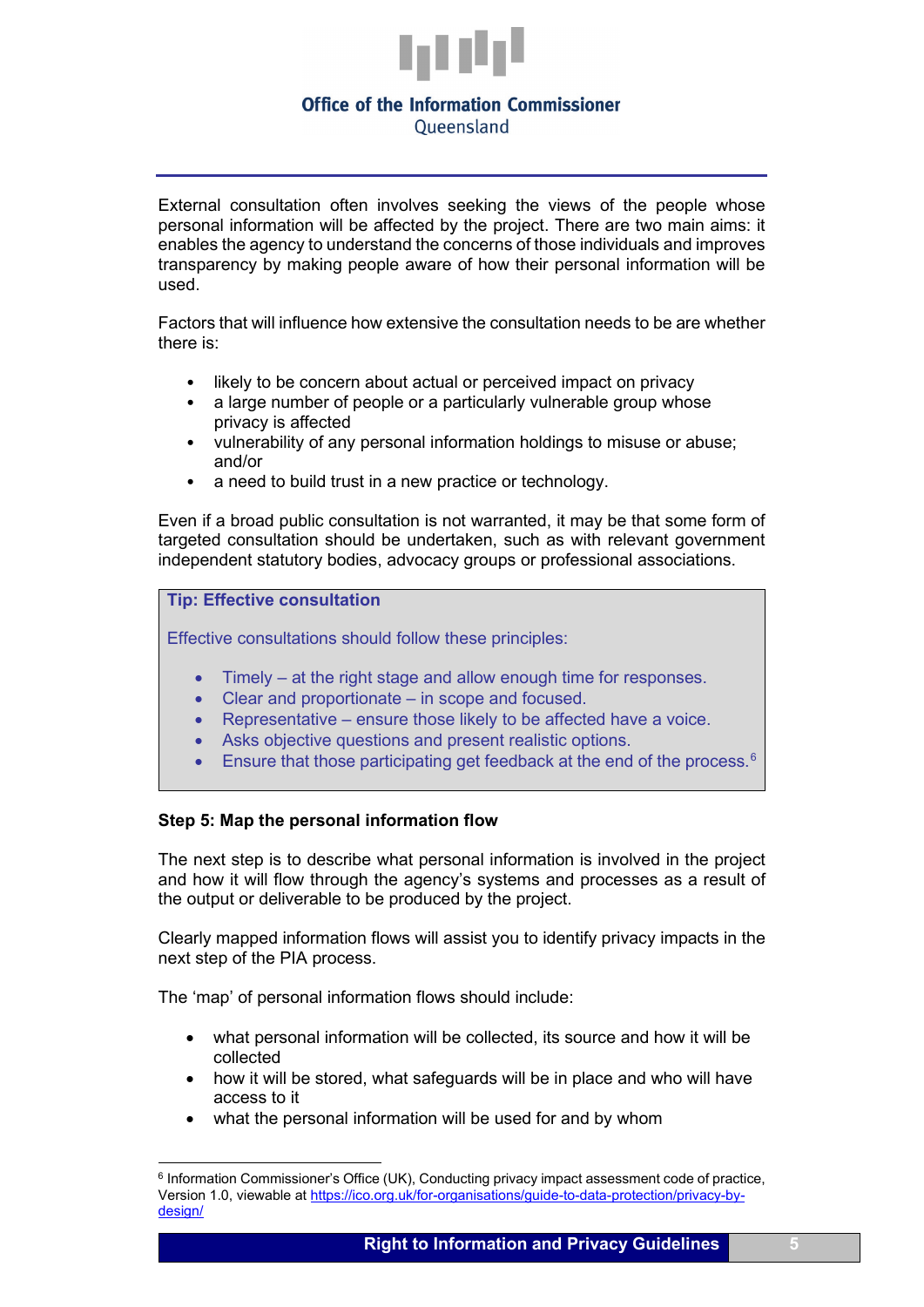

- whether the personal information will be routinely disclosed and if so, to whom will it be given and for what purpose
- how individuals will be able to access and amend their personal information; and
- how long the information will be retained.

Keep in mind that personal information includes any information or opinion about a living individual who is or can reasonably be identified<sup>[7](#page-5-0)</sup>.

There is no 'one size fits all' approach to documenting the flow of information. For example, you could use tables to set out the key information for different types of personal information to be used in the project. A diagram or business process map can be effective, especially if you wish to show the current process or system and how the project will change those systems or processes. The method you decide to use will depend on the complexity of the information flows in your project.

It can also be helpful to create two information maps – one to describe the current personal information environment and another showing the changes to be delivered by the project.

#### **Step 6: Identify the privacy impacts**

A privacy impact can be negative (a risk) or positive (an opportunity). While this section focuses on identifying and mitigating risks, you could use a similar analysis to identify and maximise opportunities.

To identify privacy risks, you need to check the project's handling of personal information against the privacy principles:

- Information Privacy Principles if the agency is not a health agency, or
- National Privacy Principles if the agency is a health agency; and
- the rules about transfer of personal information outside Australia<sup>[8](#page-5-1)</sup> which apply to all agencies; and
- the requirement to take all reasonable steps to bind contracted service providers to the privacy principles $9$  - which applies to all agencies.

In addition to compliance with the IP Act, you should also consider:

- whether the project is subject to other legislation<sup>[10](#page-5-3)</sup> that contains confidentiality or secrecy provisions; and
- the community's expectations of privacy.

<span id="page-5-0"></span><sup>7</sup> Whether information is about a 'reasonably' identifiable individual requires case-by-case consideration of factors such as the nature and amount of information, who will have access to the information and other information that is available and the practicability of using that information to cross-match or link the information held by the agency to an individual.

<span id="page-5-1"></span><sup>8</sup> Section 33 of the IP Act.

<span id="page-5-2"></span><sup>9</sup> Chapter 2, part 4 of the IP Act.

<span id="page-5-3"></span><sup>10</sup> For example, the *Invasion of Privacy Act 1971* (Qld) or an agency's enabling legislation such as the *Hospital and Health Boards Act 2011* or *Child Protection Act 1999* (Qld).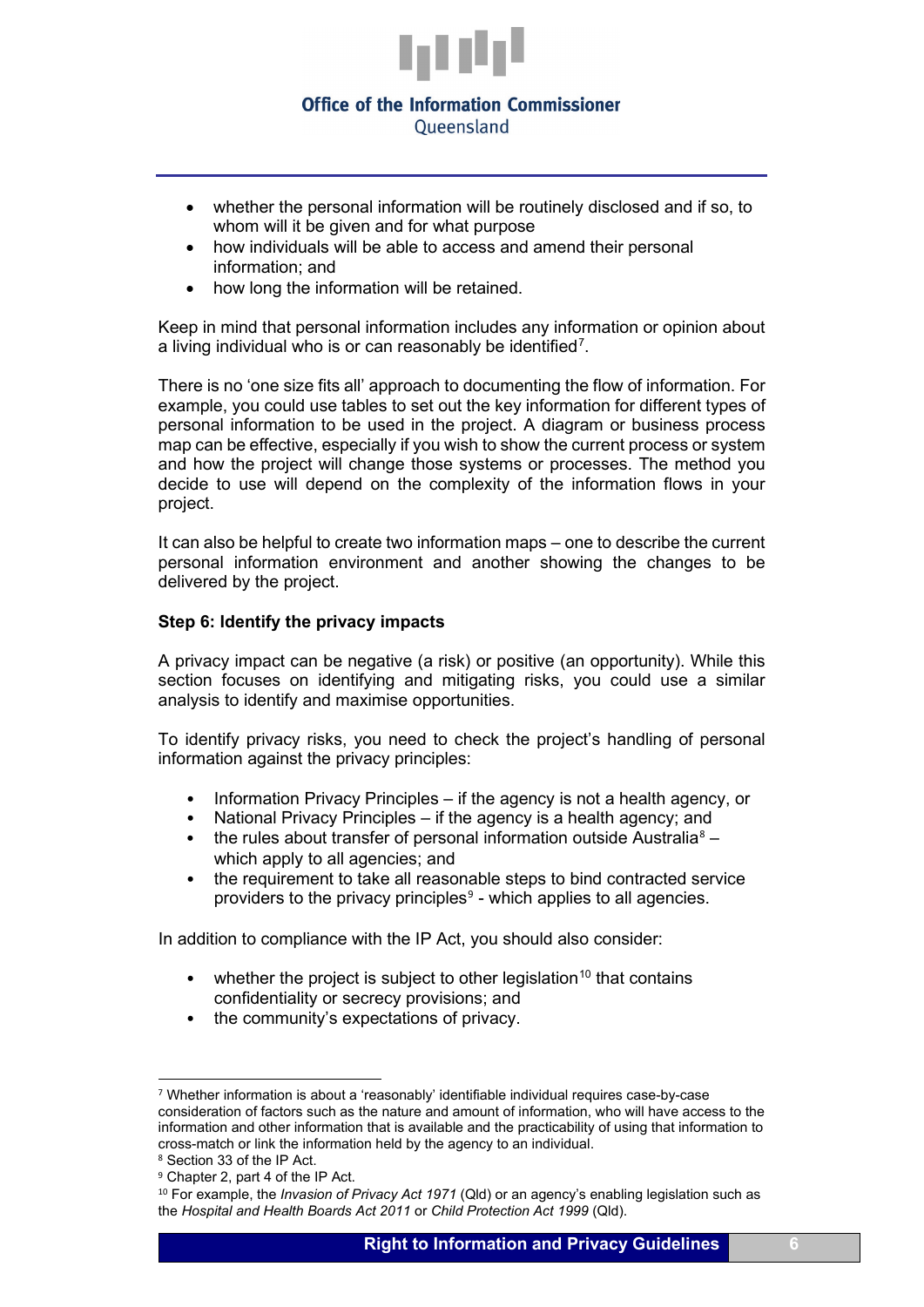

Oueensland

#### **Tip: Community expectations of privacy**

Even where an act or practice does not contravene the privacy principles, individuals may be uncomfortable with the collection or use of their information for particular purposes. For example, an individual may expect that information about them is collected directly from them rather than a third party, or an individual may not agree that the act or practice is 'reasonable'.<sup>11</sup> Consultation with the community is a key way to find out whether the project is seen as privacy-intrusive.

The PIA report template includes questions to help you identify potential privacy impacts. Not all questions will be relevant to every project. Equally, you may need to consider additional questions to reflect the nature of your project and your agency.

#### **Tip: Recording privacy risks**

Recording privacy risks in the project risk register/log helps ensure accurate reporting to the Project Executive/Steering Committee/senior management. It will also help ensure that actions needed to address the risk can be tracked and prioritised appropriately.

#### **Step 7: Identify options to address the privacy risks**

You now need to consider what action can be taken to address the identified privacy risks. Where there are multiple options for addressing a privacy issue, you may need to evaluate the costs, risks and benefits of each option to identify which option is the most appropriate.

Options for addressing privacy issues include:

- operational controls such as policies and procedures, staff training or communication strategies (e.g. a collection notice)
- technical controls such as access controls, encryption and design changes; and
- physical controls such as doors or locks.

<span id="page-6-0"></span><sup>&</sup>lt;sup>11</sup> A number of privacy principles contain the word 'reasonable' or 'reasonably' to qualify a test or obligation.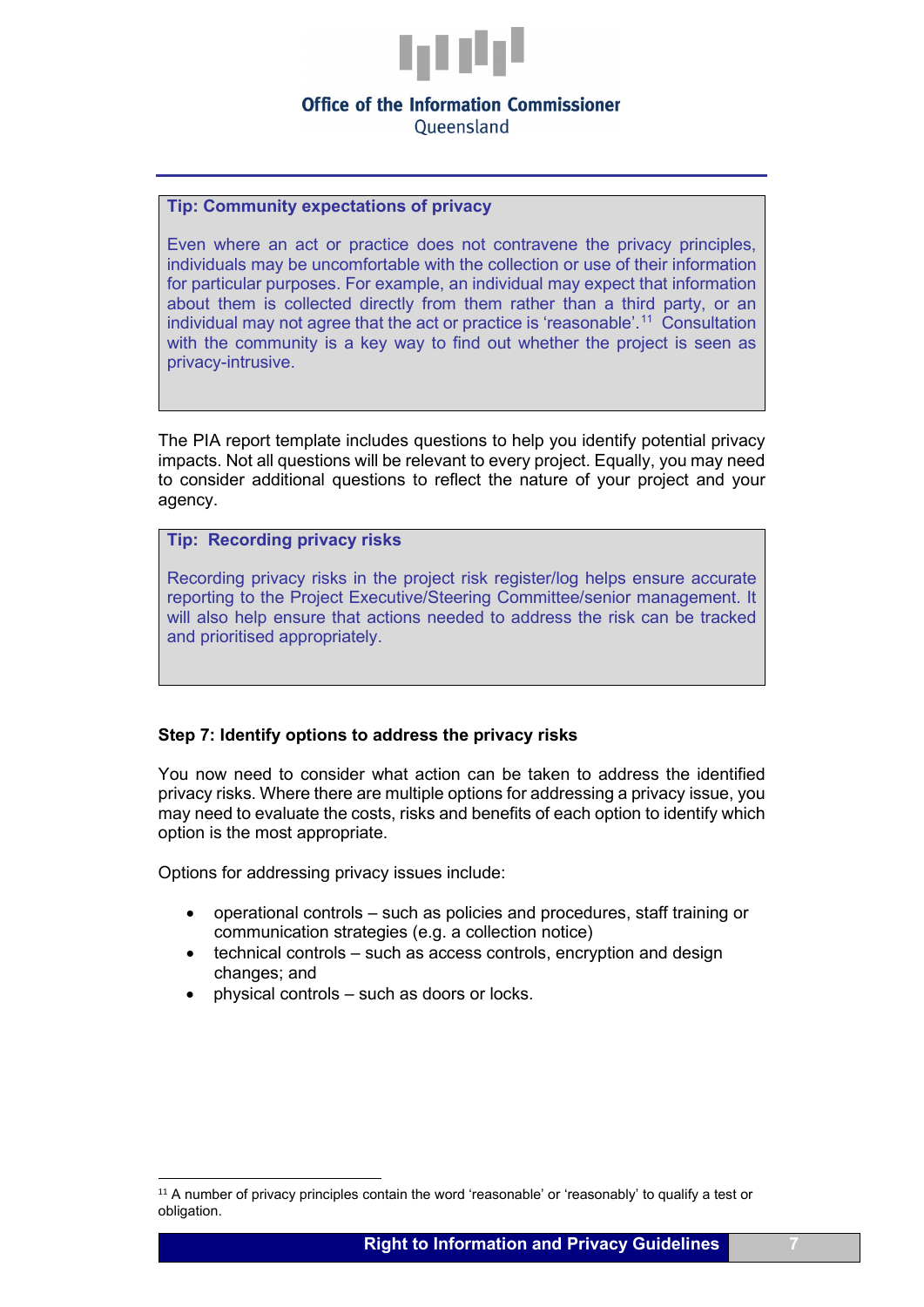

Oueensland

**Tip: Dealing with risk**

Using a risk matrix<sup>12</sup> helps prioritise risks according to how likely it is that the risk will materialise and the severity of its potential consequence. It is important to note that while identifying and mitigating privacy risks is a critical component of good privacy practice, risk mitigation does not provide an alternative to compliance with the privacy principles. Privacy needs to be incorporated with other project goals such as functionality; not balanced against them.

If it is not possible to mitigate a privacy risk, you could seek a waiver or modification of the agency's obligation to comply with the privacy principles<sup>[13](#page-7-1)</sup>. Approval is only granted where the public interest in non-compliance is stronger than the public interest in compliance.

# **Step 8: Produce a PIA report**

The next step is to prepare a report for approval by the Project Executive/Steering Committee/senior management. The report should at a minimum:

- describe the information flows involved in the project
- provide a summary of the analysis against the privacy principles to show what the privacy impacts are (both positive and negative)
- recommendations to remove or mitigate privacy risks
- set out what consultation processes were undertaken; and
- identify whether the PIA should be reviewed during the project.

A PIA report template is available – one for [agencies other than health agency](https://www.oic.qld.gov.au/__data/assets/word_doc/0009/37089/template-health-agencies-IPP-PIA-report-template.dotx) and another specific to [health agencies](https://www.oic.qld.gov.au/__data/assets/word_doc/0009/37089/template-health-agencies-IPP-PIA-report-template.dotx) – for you to use as a starting point and edit as necessary.

# **Step 9: Respond and review**

It is important that actions are taken to implement the recommendations made in the report, and to continue to review and update the PIA, even after the project's completion.

The first step is to document what the Project Executive/Steering Committee/senior management agreed to, that is:

- what recommendations will be implemented (or are already implemented); and
- any recommendations that will not be implemented, and the rationale for this decision.

<span id="page-7-0"></span> $12$  For more information on the risk management process, please see Queensland Treasury's  $-$  A Guide to Risk Management, accessible at https://www.treasury.qld.gov.au/resource/guide-risk-<br>management/.

<span id="page-7-1"></span> $13$  See OIC Guideline: Public interest approvals: Power of the Information Commissioner to waive or modify the privacy principles, accessible at [https://www.oic.qld.gov.au/guidelines/for](https://www.oic.qld.gov.au/guidelines/for-government/guidelines-privacy-principles/privacy-compliance/power-of-the-information-commissioner-to-waive-or-modify-the-privacy-principles)[government/guidelines-privacy-principles/privacy-compliance/power-of-the-information](https://www.oic.qld.gov.au/guidelines/for-government/guidelines-privacy-principles/privacy-compliance/power-of-the-information-commissioner-to-waive-or-modify-the-privacy-principles)[commissioner-to-waive-or-modify-the-privacy-principles.](https://www.oic.qld.gov.au/guidelines/for-government/guidelines-privacy-principles/privacy-compliance/power-of-the-information-commissioner-to-waive-or-modify-the-privacy-principles)